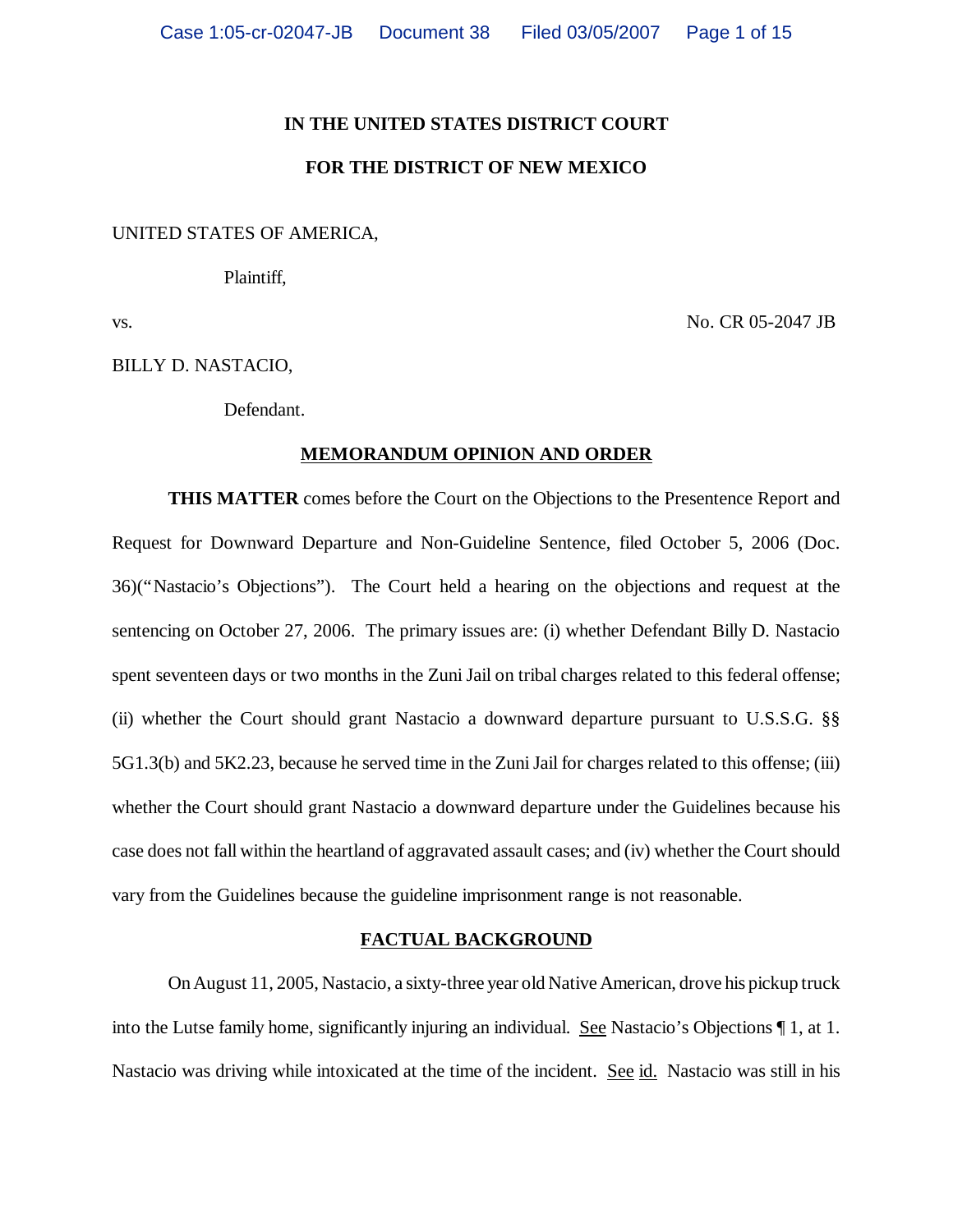truck when Zuni Police and Fire Department personnel arrived on the scene. See id. 12, at 2. A Zuni criminal case was immediately initiated, and Nastacio was taken into Zuni Tribal custody. See id.

#### **PROCEDURAL BACKGROUND**

On August 18, 2005, a federal criminal complaint was filed against Nastacio and the Honorable Alan C. Torgerson, United States Magistrate Judge, issued a warrant for his arrest. See Sealed Criminal Complaint & Arrest Warrant, filed August 18, 2005 (Doc. 1). On August 19, 2005, Zuni Tribal authorities surrendered Nastacio for federal prosecution. See Nastacio's Objections ¶ 2, at 2; Clerk's Minutes, filed August 19, 2005 (Doc. 2). After a probable cause and detention hearing on August 22, 2005, Judge Torgerson released Nastacio to the La Pasada Halfway House. See Nastacio's Objections ¶ 2, at 2; Order, filed August 22, 2005 (Doc. 8).

At the time Judge Torgerson released Nastacio, the Zuni Tribal Court had placed a detainer on Nastacio and requested that he be released to Zuni custody. See Nastacio's Objections ¶ 3, at 2; Addendum to the Presentence Report at 1 ("Addendum"). Related to the same incident that constitutes the basis for Nastacio's federal offense, Nastacio was convicted in Zuni Court for driving under the influence of intoxicating liquors or drugs and aggravated assault. See Presentence Investigation Report ¶¶ 30-31, at 10 ("PSR")(citing Zuni Cause Nos. CR-2005-1717 & CR-2005- 1727); Nastacio's Objections ¶¶ 3-4, at 2. Nastacio was sentenced to fifteen days imprisonment in association with his conviction for driving under the influence of alcohol, and thirty days imprisonment in associated with the aggravated battery conviction. See PSR ¶¶ 30-31, at 10.

Nastacio was released from tribal custody on October 15, 2005 and, on that same day reported to the La Pasada Halfway House as Judge Torgerson had previously ordered. See Addendum at 1. In sum, Nastacio was in tribal custody from August 11, 2005 through August 19,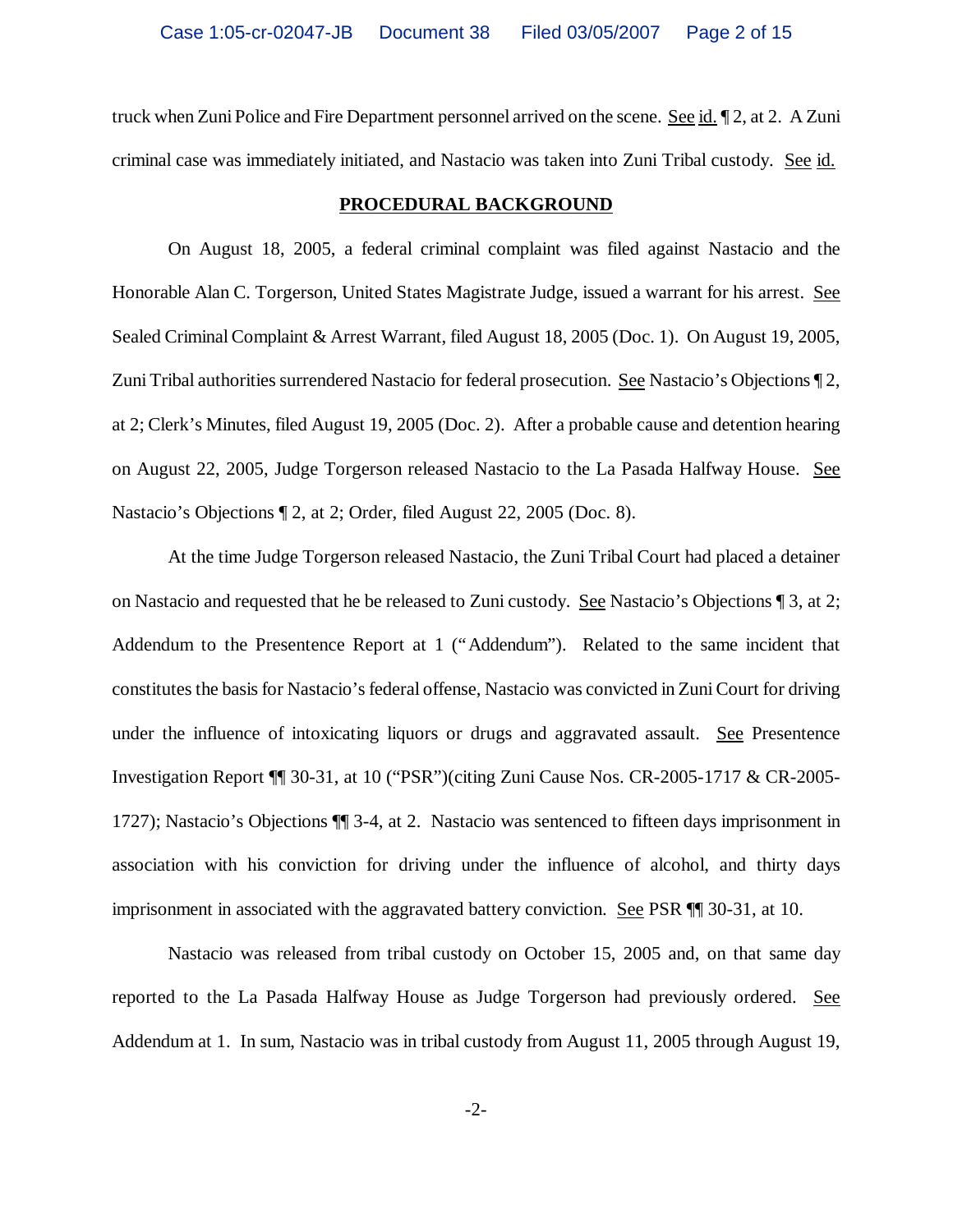2005 and from August 22, 2005 through October 15, 2005 -- a total of sixty-six days. See id.; Nastacio's Objections ¶ 4, at 2.

#### **U.S.S.G. §§ 5G1.3(b)(1) and 5K2.23**

If a defendant is convicted and sentenced to a term of imprisonment for another offense that is relevant conduct to the defendant's offense of conviction under subsections  $(a)(1)$ ,  $(a)(2)$ , or  $(a)(3)$ of U.S.S.G. § 1B1.3, and that other offense was the basis for an increase in the defendant's offense level under Chapters Two or Three of the Guidelines, "the court shall adjust the sentence for any period of imprisonment already served on the undischarged term of imprisonment if the court determines that such period of imprisonment will not be credited to the federal sentence by the Bureau of Prisons." U.S.S.G. §§ 5G1.3(b)(1). Under these circumstances, the defendant's sentence for his federal offense of conviction "shall be imposed to run concurrently to the remainder of the undischarged term of imprisonment." U.S.S.G. §§ 5G1.3(b)(2). Federal courts have emphasized that U.S.S.G. §§ 5G1.3(b) only applies if the defendant's other offense and sentence was "the basis for an increase in the offense level for the instant offense." United States v. Morris, 458 F.3d 757, 759 (8th Cir. 2006); United States v. Rivera, 147 Fed. Appx. 408, 411 (5th Cir. 2005)(quoting U.S.S.G. § 5G1.3(b)). Finally, in cases where a defendant has completed serving a term of imprisonment, but in which U.S.S.G. § 5G1.3(b) would have applied had the defendant's term been undischarged at the time of his federal sentencing, the Guidelines authorize a court to fashion a downward departure to achieve a reasonable sentence. See U.S.S.G. § 5K2.23.

#### **ANALYSIS**

Nastacio requests the Court grant a downward departure under the Guidelines to account for the sixty-six days he served in the custody of Zuni authorities. He also argues that the Court should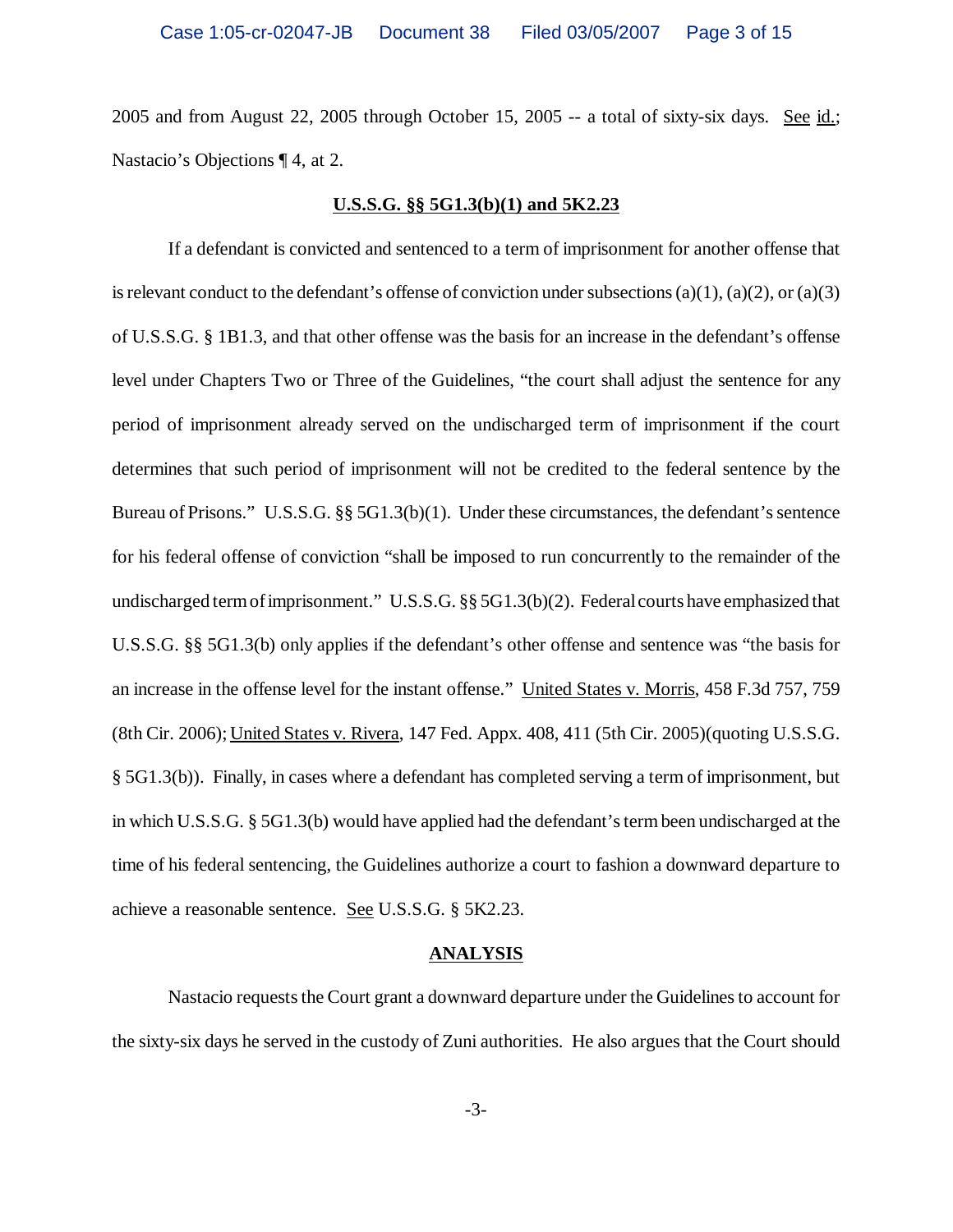grant a downward departure because his case involved reckless action, as opposed to an intentional act of maliciousness, and therefore it falls outside the heartland of assault cases that the Sentencing Commission contemplated when drafting U.S.S.G. § 2A2.2. Finally, Nastacio argues that the sentence the Guidelines recommend is unreasonable, and therefore the Court should vary downward consistent with its authority under United States v. Booker, 543 U.S. 220 (2005). The Court will grant Nastacio a downward departure pursuant to U.S.S.G. §§ 5G1.3 and 5K2.23 to reflect the time he has already served in tribal incarceration. Because the Court does not believe, however, that Nastacio's case otherwise falls outside the heartland of cases, or that the statutory factors enumerated in 18 U.S.C. § 3553(a) applicable to this analysis suggest that the guideline sentence is unreasonable, the Court will not make any further departure under the Guidelines or vary from the guideline sentence consistent with its authority under United States v. Booker.

## **I. NASTACIO'S OBJECTION TO THE PSR'S CALCULATION OF HIS TIME SERVED IS DISMISSED AS MOOT, AND THE COURT WILL GRANT A DOWNWARD DEPARTURE PURSUANT TO U.S.S.G. §§ 5G1.3 and 5K2.23.**

The PSR that the USPO originally prepared indicated that Nastacio had served seventeen days imprisonment when he was released from Zuni custody on October 15, 2005. See PSR ¶ 3, at 3. Nastacio objects to the USPO's calculations and states that he was actually in Zuni custody from August 11, 2005 through August 19, 2005, and again from August 22, 2005 through October 15, 2005. See Nastacio's Objections ¶ 4, at 2. In its Addendum, the USPO has corrected paragraph 3, and states that Nastacio served a total of sixty-six days in tribal custody. See Addendum at 1. In light of the USPO's correction, the Court will dismiss Nastacio's objection to the amount of time served in tribal custody as moot.

Nastacio contends that the Bureau of Prisons will not credit him for the sixty-six days he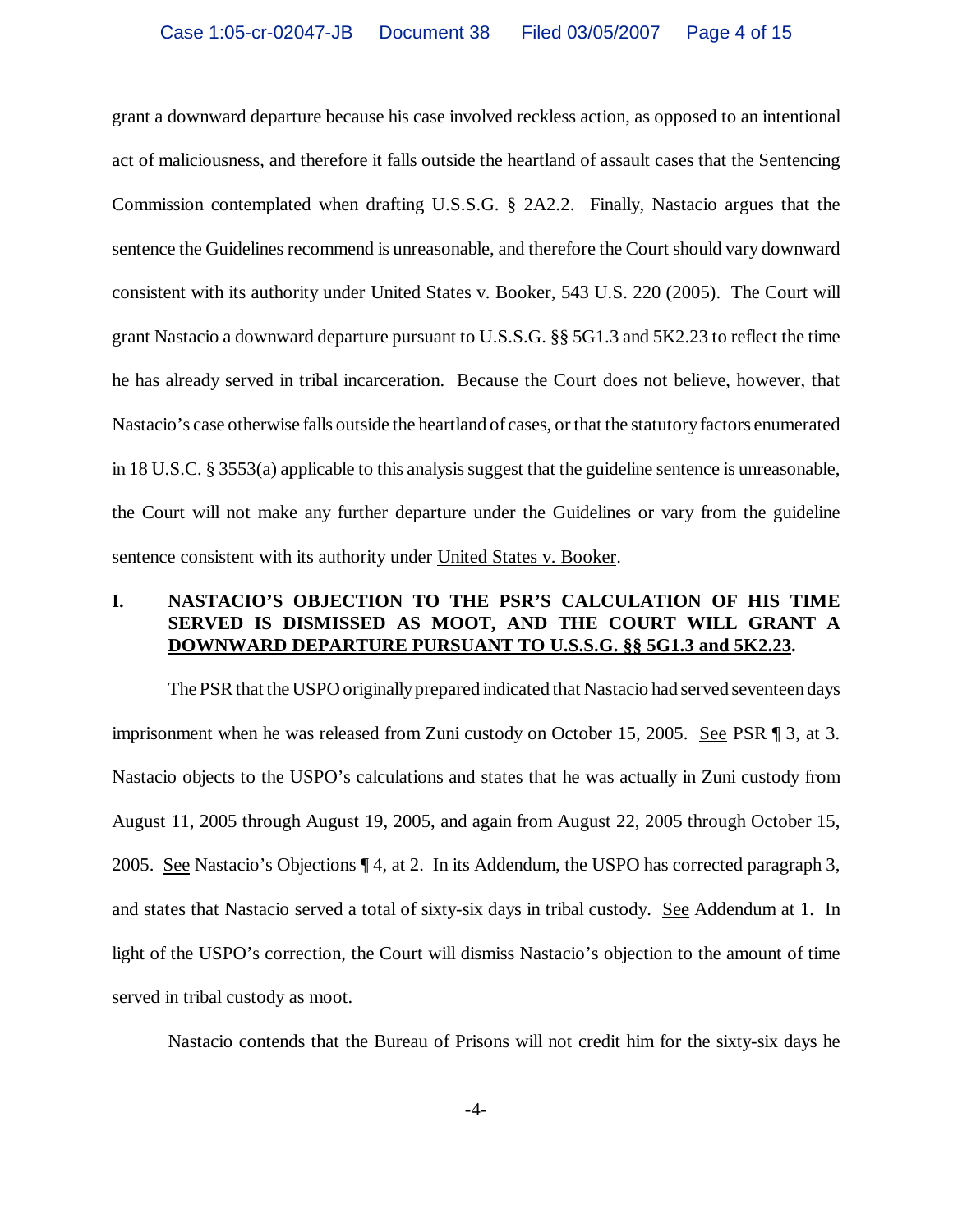served in Zuni custody, and requests that the Court grant a downward departure pursuant to U.S.S.G. §§ 5G1.3(b)(1) and 5K2.23 to account for that time. In its Addendum, the USPO has recommended that the Court grant a downward departure of one level to account for the time Nastacio has already served in Zuni custody. See Addendum at 1. The United States does not oppose Nastacio's request. See Transcript of Sentencing Hearing at 4:13-14 (Hanisee)(taken October 27, 2006)("Transcript").<sup>1</sup>

Because Nastacio's term of tribal imprisonment is discharged, the Court begins its analysis with U.S.S.G. § 5K2.23; under U.S.S.G. § 5K2.23, the Court may fashion a departure to achieve a reasonable sentence if U.S.S.G. § 5G1.3(b) would have provided a sentencing adjustment had the completed term of imprisonment been undischarged. See U.S.S.G. § 5K2.23. In applying U.S.S.G. § 5G1.3(b), the Court must first determine whether the conduct underlying Nastacio's tribal offenses is relevant conduct under subsections (a)(1), (a)(2), or (a)(3) of U.S.S.G.  $\S$  1B1.3.

The parties do not dispute that the conduct for which Nastacio received his tribal sentences is relevant. Under U.S.S.G. § 1B1.3(a)(1), relevant conduct includes all acts and omissions the defendant committed "that occurred during the commission of the offense of conviction, in preparation for that offense, or in the course of attempting to avoid detection or responsibility for that offense." U.S.S.G. § 1B1.3(a)(1)(A). Nastacio's tribal offenses are not only acts and omissions that occurred during or in association with the conduct that constitutes the basis for his federal offense, it is the exact same conduct that constitutes his federal offense. Accordingly, the tribal offenses were "acts . . . committed . . . by the defendant . . . during the commission of the offense of conviction," and are relevant conduct. U.S.S.G. § 1B1.3(a)(1)(A).

<sup>&</sup>lt;sup>1</sup>The Court's citations to the transcript of the hearing refer to the Court Reporter's original, unedited version. Any final transcript may contain slightly different page and/or line numbers.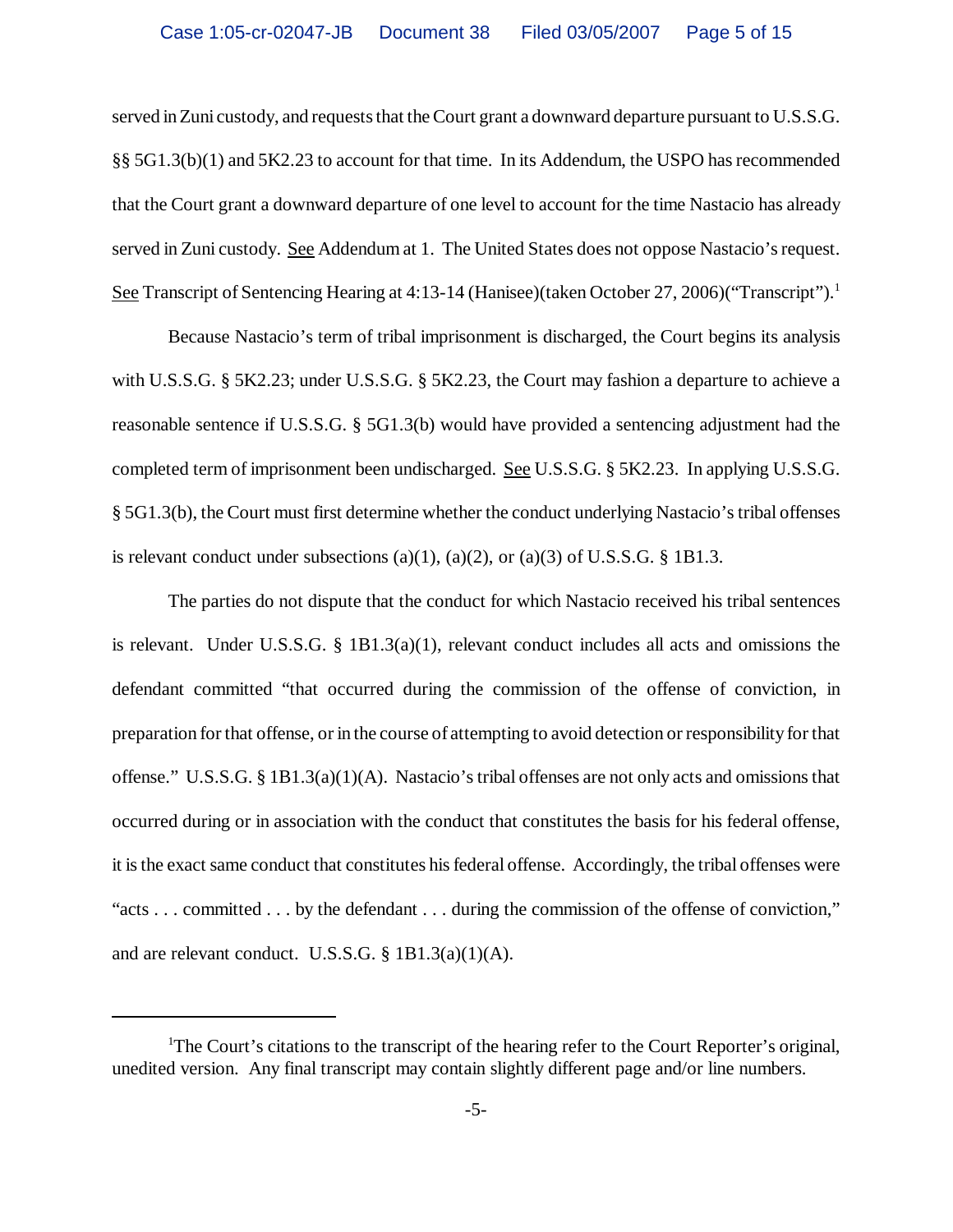The language of U.S.S.G. § 5G1.3(b), however, requires that, in addition to being relevant conduct, the "offense that is relevant conduct to the instant offense" must be "the basis for an increase in the offense level for the instant offense." U.S.S.G. § 5G1.3(b). See United States v. Rivera, 147 Fed. Appx. at 411 (finding it was not error for district court to impose consecutive sentences when defendant was convicted of murder in state court and drug conspiracy in federal court, but the state murder conviction was used solely in the defendant's criminal history calculation and was not the basis of any increase in his offense level). As opposed to the term "offense," which, under the Guidelines, includes the offense of conviction and all relevant conduct, the term "instant offense" is used "to distinguish the violation for which the defendant is being sentenced from a prior or subsequent offense, or from an offense before another court (e.g., an offense before a state court involving the same underlying conduct)." U.S.S.G. § 1B1.1 cmt. n.1(H).

An example of how U.S.S.G. § 5G1.3 might be applied involves a defendant whom state authorities convict and sentence to a term of imprisonment for shooting a firearm at or from a motor vehicle, a felony under New Mexico law. See N.M. Stat. Ann. § 30-3-8(B). If the defendant had previously been convicted of a felony, it might be possible for federal authorities to then charge and convict the defendant for possession of a firearm after being convicted of a felony in violation of 18 U.S.C. § 922(g)(1). When applying U.S.S.G. § 2K2.1 -- the guideline applicable to a violation of 18 U.S.C. § 922, see U.S. Sentencing Guidelines, Appendix A -- the sentencing court would consider the defendant's state conviction for shooting at or from a motor vehicle as relevant conduct under U.S.S.G. § 1B1.3, and add four levels to the defendant's base offense level for the instant offense, the felony in possession conviction, because the firearm was used in connection with another felony offense. See U.S.S.G. § 2K2.1(b)(6).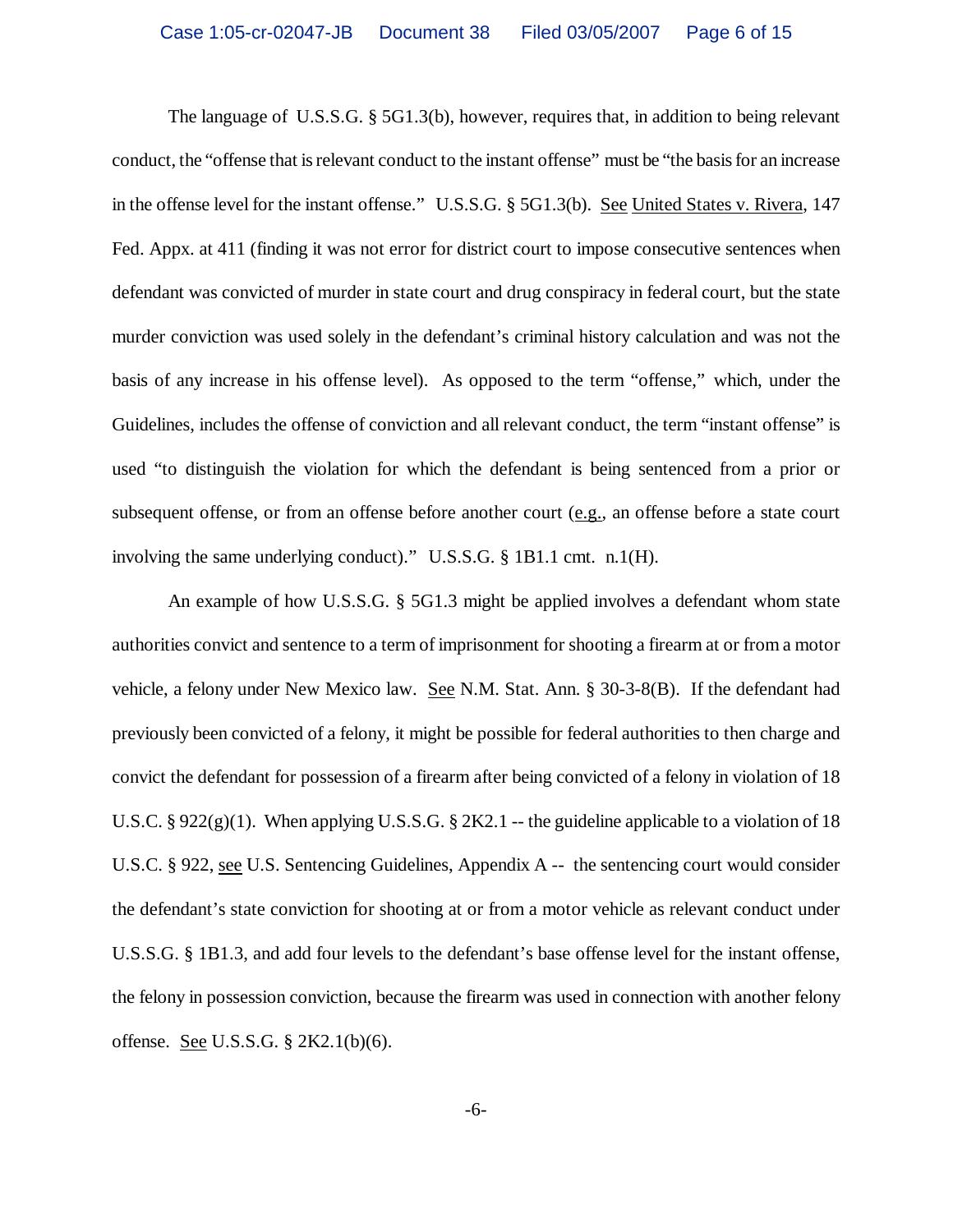This example, however, is distinguishable from the application of the Guidelines in Nastacio's case. The only enhancement to Nastacio's base offense level is the five levels that the USPO has added to his offense level because his offense of conviction resulted in serious bodily injury under U.S.S.G. § 2A2.2(b)(3)(B). See PSR ¶ 20, at 8. Unlike the enhancement applicable in the felon-inpossession example, however, this increase in the offense level is based on the result of his relevant conduct, but it is not conditioned on Nastacio having been convicted and sentenced to a term of imprisonment for another offense that is relevant conduct to the offense of conviction. Even if the Zuni tribe had not convicted and imprisoned Nastacio, the Court would have added five levels because the victim in this case suffered serious bodily injury.

Nevertheless, despite U.S.S.G. § 5G1.3(b)'s language emphasizing another "offense" that is the basis for an increase in the offense level, the application notes to the guideline suggest that it is the relevant conduct that underlies the related offense's conviction and corresponding term of imprisonment, and that increases a defendant's base offense level, which triggers the application of U.S.S.G. § 5G1.3(b). The Guidelines provide the following example as circumstances under which U.S.S.G. § 5G1.3(b) applies:

The defendant is convicted of a federal offense charging the sale of 40 grams of cocaine. Under [U.S.S.G.] § 1B1.3, the defendant is held accountable for the sale of an additional 15 grams of cocaine, an offense for which the defendant has been convicted and sentenced in state court. The defendant received a nine-month sentence of imprisonment for the state offense and has served six months on that sentence at the time of sentencing on the instant federal offense. The guideline range applicable to the defendant is 12-18 months (Chapter Two offense level of level 16 for sale of 55 grams of cocaine; 3 level reduction for acceptance of responsibility; final offense level of level 13; Criminal History Category I). The court determines that a sentence of 13 months provides the appropriate total punishment. Because the defendant has already served six months on the related state charge as of the date of sentencing on the instant federal offense, a sentence of seven months, imposed to run concurrently with the three months remaining on the defendant's state sentence, achieves this result.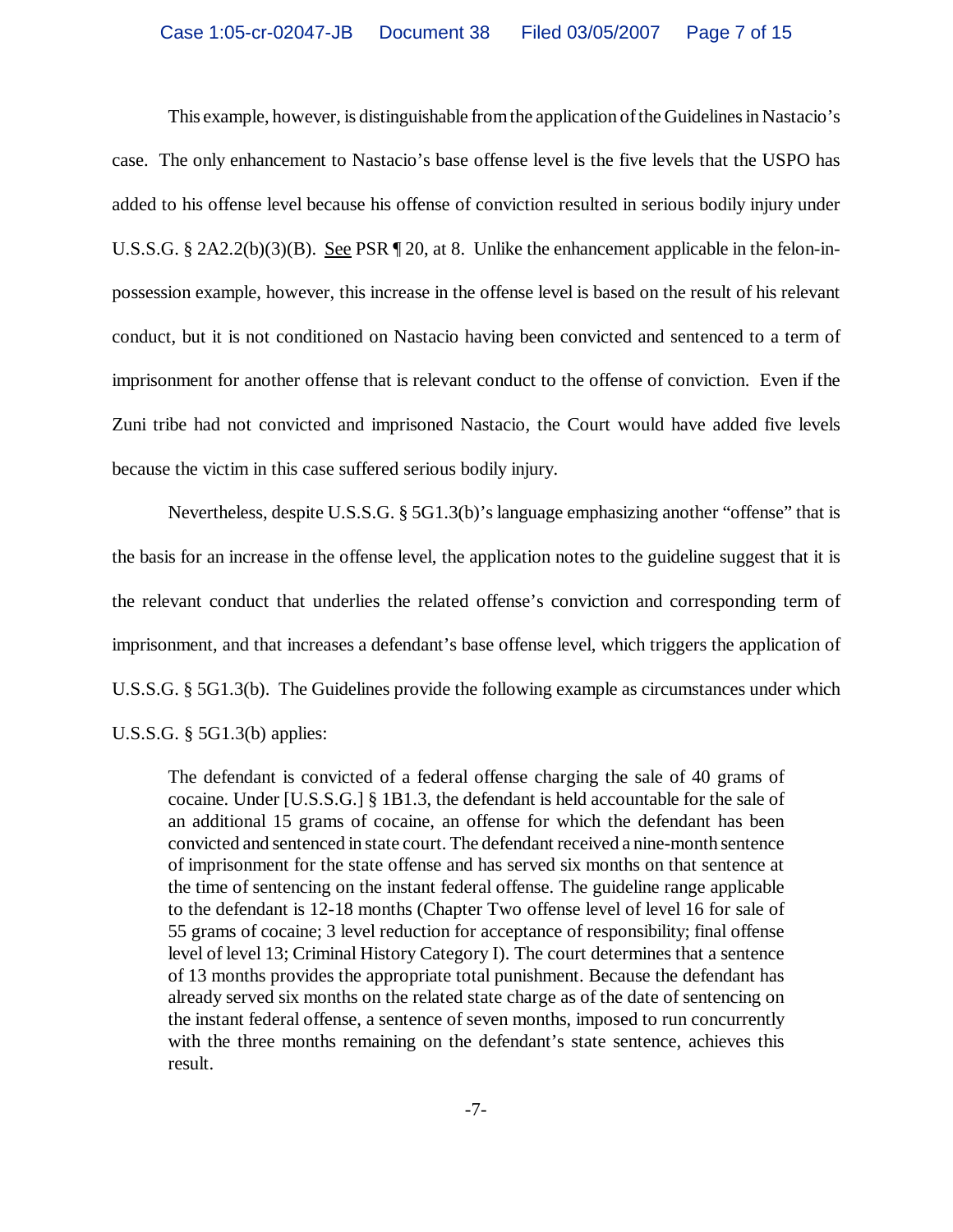U.S.S.G. § 5G1.3 cmt. n.2(D). Unlike the felon-in-possession example, in the example the Guidelines provide, it is the finding of an additional fifteen grams of cocaine that enhances the defendant's base offense level from fourteen to sixteen, <u>see</u> U.S.S.G. § 2D1.1(c)(12),<sup>2</sup> and not the fact that the defendant had been convicted of a drug offense in state court and sentenced to a term of imprisonment.

This distinction is important, because the Court can imagine scenarios that would seem to call for the same flexibility that U.S.S.G. § 5G1.3(b) appears to be intended to give sentencing courts - the flexibility to fashion sentences to account for time previously served in non-federal custody for conduct that is the same or relevant to the offense of federal conviction -- but that would not implicate U.S.S.G. § 5G1.3(b). Using a modified version of the hypothetical the Guidelines provide in application note 2(D), the Court notes that if, for example, the state offense had involved eight grams of cocaine, as opposed to fifteen, a finding of forty-eight total grams would not elevate the defendant above the next quantity threshold in U.S.S.G. § 2D1.1(c), the defendant's offense level would not be increased as a result of the relevant conduct, and the federal sentencing court would not be authorized under U.S.S.G. § 5G1.3(b) to adjust the defendant's federal sentence to account for any time the defendant was obligated to serve in state custody in association with his state conviction for the sale of eight grams. Thus, even if the Court applies the facts to cases such as the one before it, there will be situations to which U.S.S.G. § 5G1.3(b) does not apply, and yet the policy underlying U.S.S.G. § 5G1.3(b) would suggest that it should.

<sup>&</sup>lt;sup>2</sup>Under U.S.S.G. § 2D1.1(c)(13), a finding of at least twenty-five grams, but less than fifty grams of cocaine results in a base offense level of fourteen. Under U.S.S.G. § 2D1.1(c)(12), a finding of at least fifty grams, but less than one hundred grams of cocaine results in an offense level of sixteen.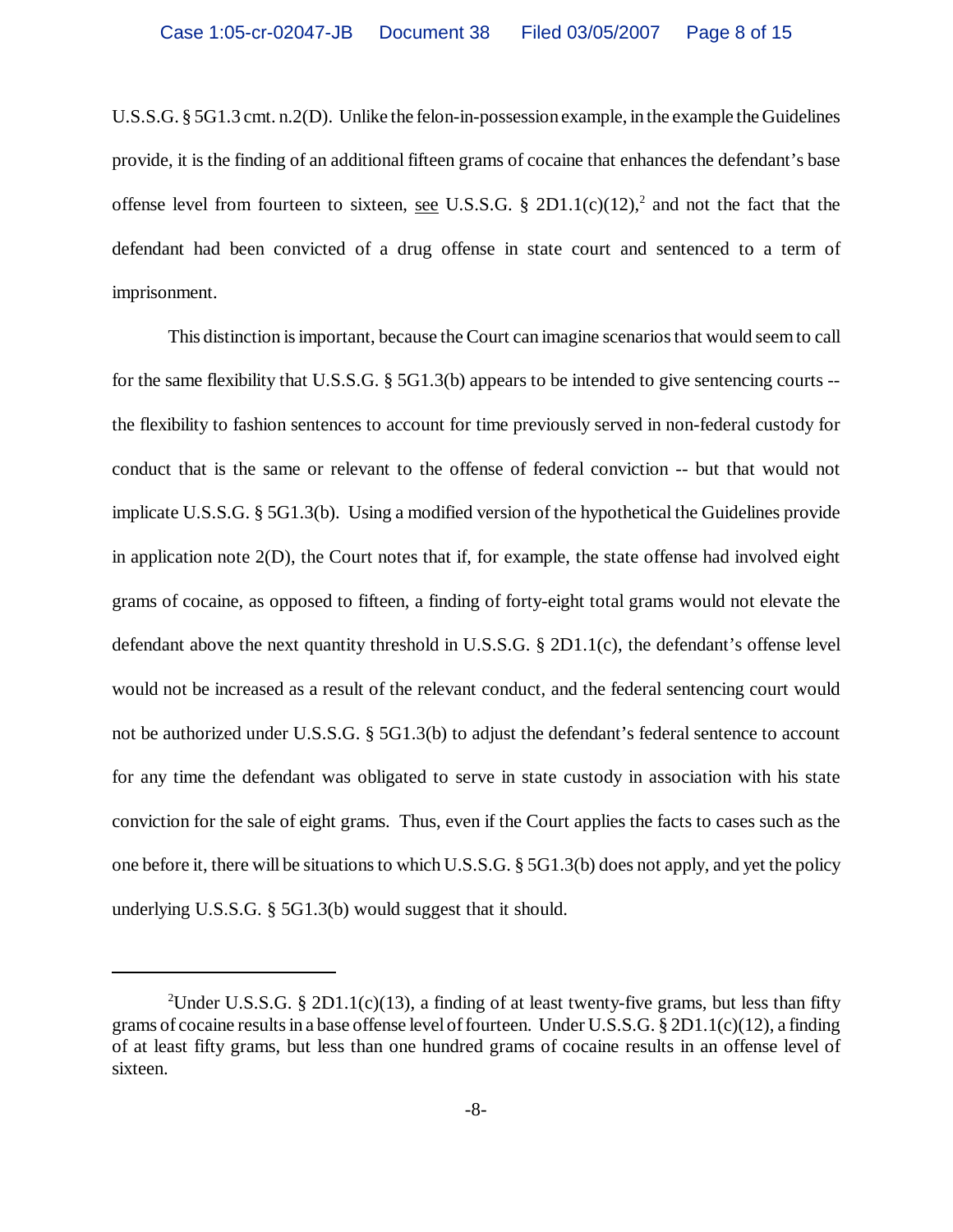In sum, considering the apparent inconsistency between the language of U.S.S.G. § 5G1.3(b) and the application notes, the Court believes the guideline is ambiguous. In acknowledging this ambiguity, the Court recognizes that "commentary in the Guidelines Manual that interprets or explains a guideline is authoritative unless it violates the Constitution or a federal statute, or is inconsistent with, or a plainly erroneous reading of, that guideline." Stinson v. United States, 508 U.S. 36, 38 (1993). See United States v. Smith, 433 F.3d 714, 716 (10th Cir. 2006); U.S.S.G. § 1B1.7 cmt. (quoting Stinson v. United States, 508 U.S. at 38). Accordingly, the Court could interpret U.S.S.G. § 5G1.3(b) to be limited to cases with facts similar to the felon-in-possession example, and not to cases similar to the one before it. Such an interpretation would arguably be most consistent with a strict interpretation of the guideline's language, but would be limited to a very narrow set of cases and not include the example described in application note 2(D). Alternatively, the Court could apply U.S.S.G. § 5G1.3(b) to cases similar to the one in the application note 2(d) and to this one, but not to cases where there is no enhancement. This interpretation would be consistent with both U.S.S.G. § 5G1.3(b)'s language and application note 2(D)'s example, and, if not applied to the situation where there is no enhancement, give the phrase "that was the basis for an increase in the offense level for the instant offense" in U.S.S.G. § 5G1.3(b) independent meaning. It would be consistent with the language of U.S.S.G. § 5G1.3(b), because the phrase "another offense" could be read to mean no more than "relevant conduct," and the relevant conduct is certainly being used to enhance the defendant's offense level. Finally, the Court could apply U.S.S.G. § 5G1.3(b) to cases similar to this one, and to cases where the defendant has served a term of imprisonment for relevant conduct, but where the relevant conduct does not result in an enhancement. This interpretation, however, while it would seem to disregard the phrase "that was the basis for an increase in the offense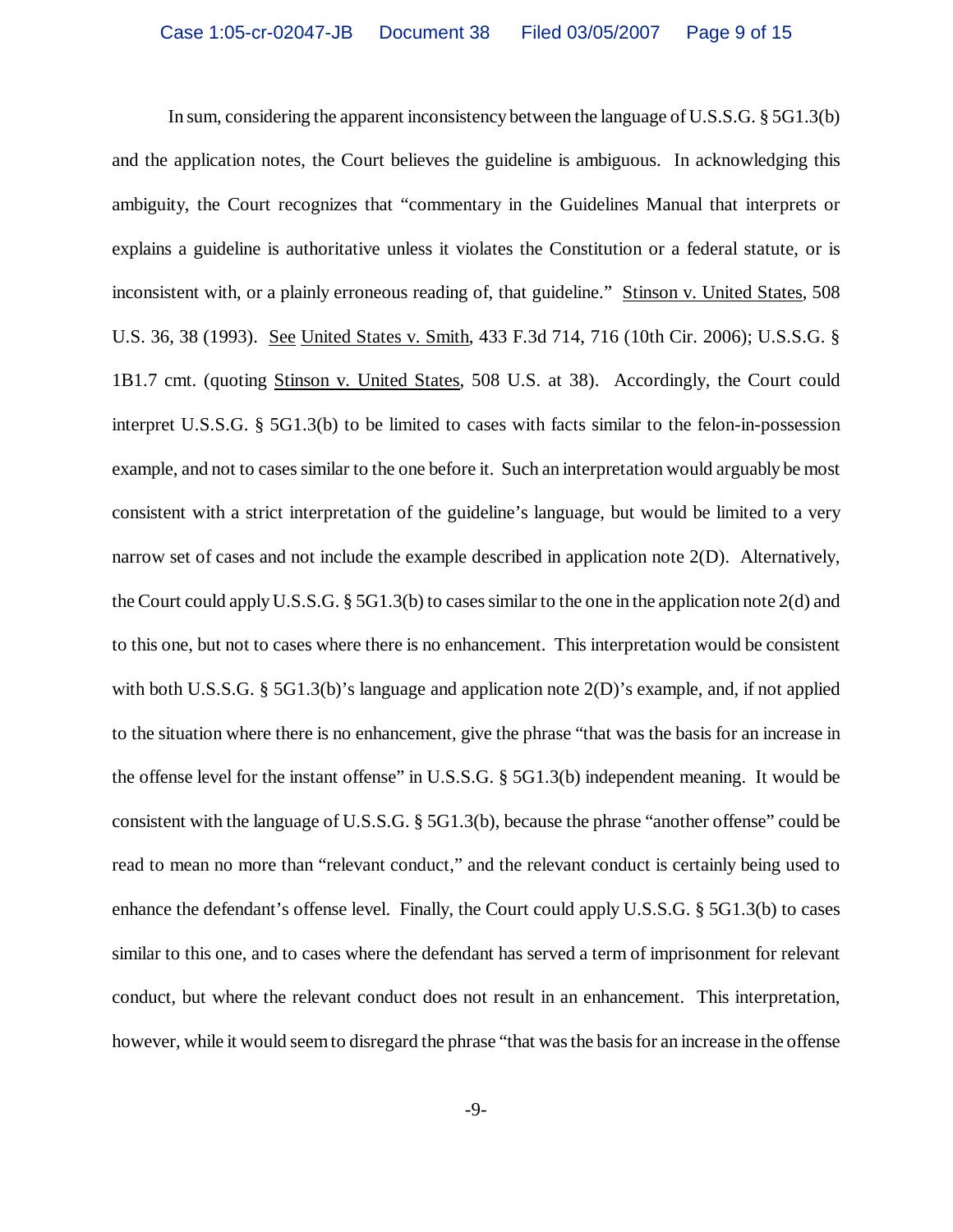level for the instant offense," would give the policy underlying U.S.S.G. § 5G1.3(b) maximum effect.

The Court notes that the stricter application of U.S.S.G. § 5G1.3(b)'s language could frustrate the policy that underlies its inclusion in the Guidelines. The United States Court of Appeals for the Tenth Circuit has recognized that "U.S.S.G. § 5G1.3(b)'s central aim is to ensure no defendant is punished twice for the same crime," and explained that the provision "provides credit for guidelines purposes to defendants who have already served time -- generally in another jurisdiction -- for the same conduct or course of conduct." United States v. Contreras, 210 F.3d 1151, 1153 (10th Cir. 2000)(internal citations and quotation omitted). In light of that policy, the Court cannot conjure a hypothetical where the application of U.S.S.G. § 5G1.3(b) would be more appropriate than it is in this case -- where the term of imprisonment the defendant has already served is not only for conduct relevant to the federal offense of conviction, but where the time the defendant has already served in tribal custody was for the same conduct that constitutes the federal offense of conviction. Also, applying U.S.S.G. § 5G1.3(b), pursuant to U.S.S.G. § 5K2.23, is not plainly inconsistent with U.S.S.G. § 5G1.3(b)'s language, and, in fact, is consistent with that language. Consequently, although the Court acknowledges that there is some ambiguity in its application of U.S.S.G. § 5G1.3(b), pursuant to U.S.S.G. 5K2.23, and applying the analysis associated with U.S.S.G. § 5G1.3(b), the Court will grant a downward departure of one level to ensure that the guideline sentence reflects the sixty-six days that Nastacio served for his offense in Zuni custody.<sup>3</sup>

 ${}^{3}$ Even if the Court's calculation under the Guidelines is incorrect, it would grant a variance to achieve the same result. Nevertheless, the Court's first responsibility is to calculate the guideline sentence correctly, and the Court believes the Guidelines address Nastacio's situation.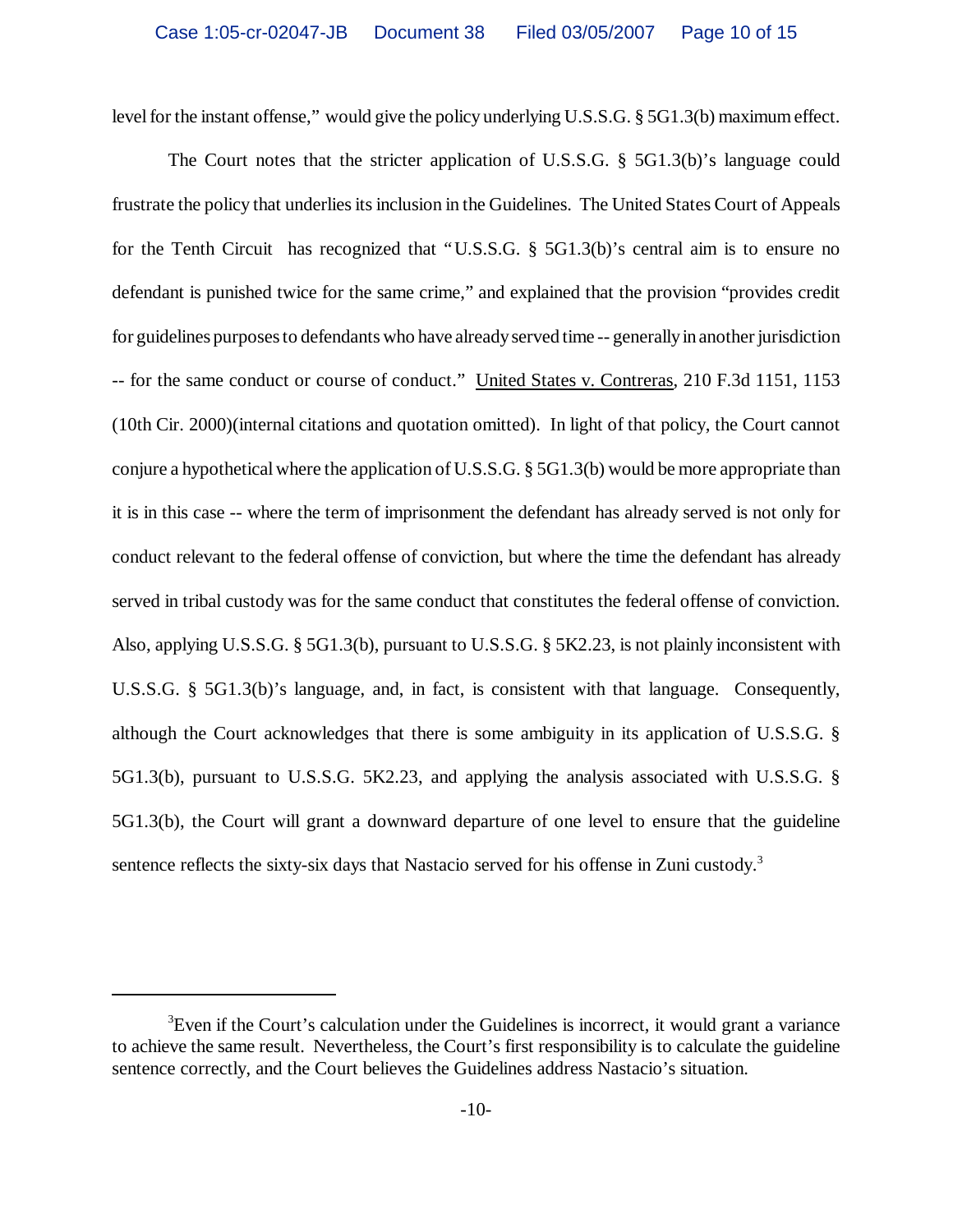## **II. NASTACIO'S CONDUCT IS IN THE HEARTLAND OF CASES THAT FEDERAL COURTS SEE.**

Nastacio argues that the Court should grant him a downward departure because his case falls outside of the heartland of cases involving assault resulting in serious bodily injury prosecuted under 18 U.S.C. § 113(a)(6). Nastacio contends that, based on the crimes to which U.S.S.G. § 2A2.2 applies, "it appears that the Sentencing Commission drafted [U.S.S.G.] § 2A2.2 assuming the heartland offense included intentional acts of maliciousness." Nastacio's Objections ¶ 8, at 4 (citing 18 U.S.C. § 113(a)(2)(aggravated assault with intent to commit any felony); 18 U.S.C. §  $113(a)(3)($ assault with a dangerous weapon with intent to do bodily harm); 18 U.S.C. § 113(a)(6)(aggravated assault resulting in serious bodily injury); 18 U.S.C. § 114 (intentional torture, maiming, or disfigurement); 18 U.S.C. § 111 (assault on a federal officer or employee); 18 U.S.C. § 1751 (assault on the president or presidential staff); 18 U.S.C. § 2340 (torture)). Nastacio asserts that, because his crime involved recklessness rather than intentional action, it does not fall within the heartland of cases to which U.S.S.G. § 2A2.2 applies. See Nastacio's Objections ¶ 7-8, at 4. In making this argument, Nastacio acknowledges that the Tenth Circuit has ruled that his conduct is sufficient for a conviction under 18 U.S.C. § 113(a)(6), but concludes that "it would be unreasonable and unjust to sentence a defendant who acted recklessly to the same sentence as one who acted intentionally." Id. ¶¶ 7, 9, at 3-4. See United States v. Zunie, 444 F.3d 1230, 1235 (10th Cir. 2006)("[W]e hold that a finding of purpose, knowledge, or recklessness supports a conviction for assault resulting in serious bodily injury, in violation of 18 U.S.C. § 113(a)(6).").

The Court disagrees with Nastacio's conclusion that the Sentencing Commission did not consider an assault based on recklessness when drafting U.S.S.G. § 2A2.2. Appendix A of the Guidelines contains the statutory index that specifies the offense guideline section or sections in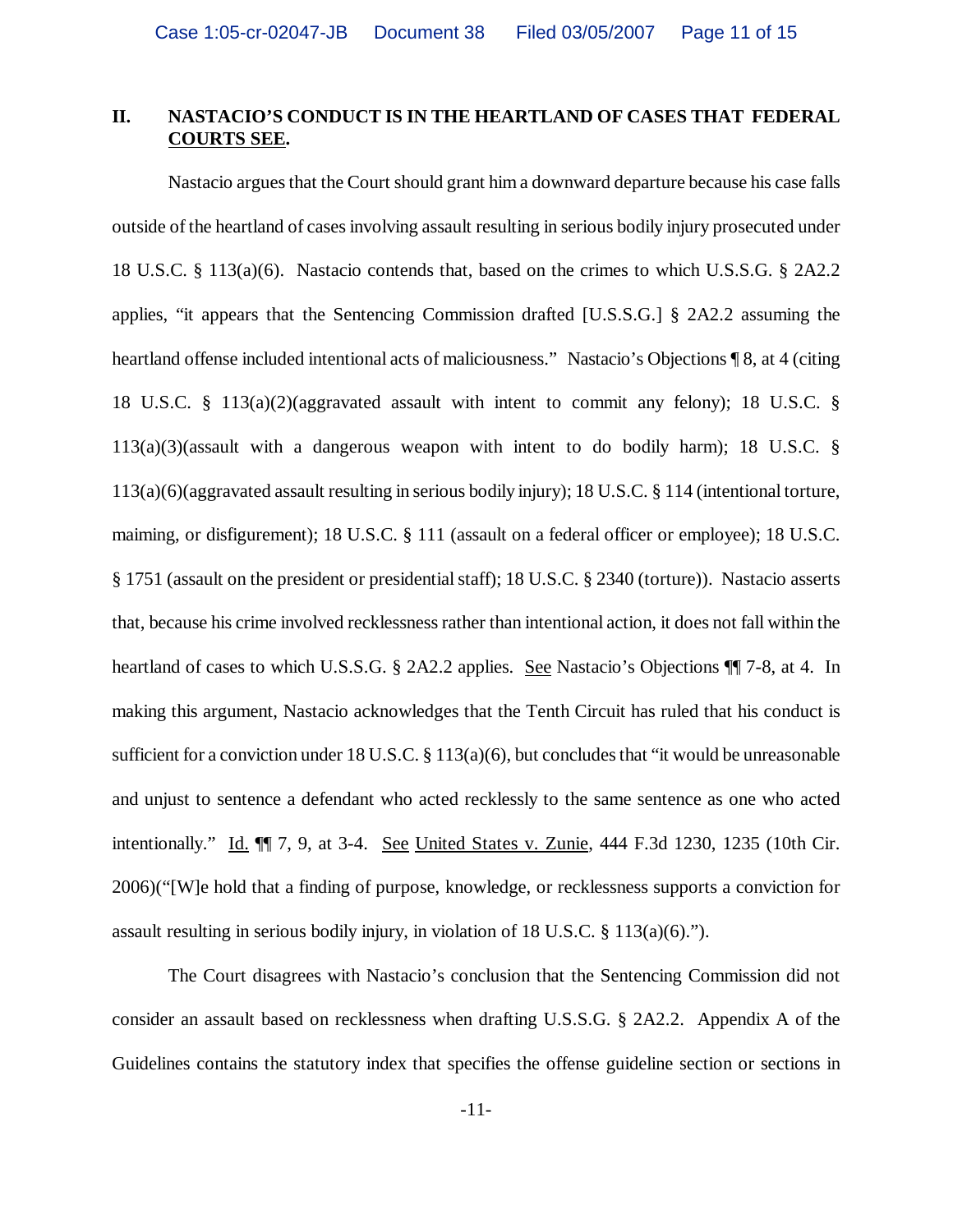Chapter Two (Offense Conduct) applicable to the defendant's statute of conviction. In applying guidelines to 18 U.S.C. § 113(a), the Sentencing Commission took care to address each subdivision of subsection (a) individually and to assign an appropriate guideline for each. Certain subdivisions of 18 U.S.C. § 113(a) contain a specific intent element, see 18 U.S.C. § 113(a)(2)(proscribing "[a]ssault with a dangerous weapon, with intent to do bodily harm")(emphasis added), and others, including 18 U.S.C.  $\S 113(a)(6)$  -- the provision under which Nastacio was convicted  $-$ - do not, see 18 U.S.C. § 113(a)(6)(proscribing "[a]ssault resulting in serious bodily injury"). By addressing each subdivision individually, and choosing to apply the same guideline to 18 U.S.C. § 113(a)(6), as it did to other subdivisions containing specific intent language, the Court believes the Sentencing Commission contemplated crimes involving recklessness as being within the heartland of cases to which U.S.S.G. § 2A2.2 applies.

In any case, even if a departure was authorized in this case, the Court would exercise its discretion not to depart. Regrettably, this Court, and federal courts across the nation, see many similar cases. Under the facts and circumstances before it, the Court is not able to distinguish the facts of Nastacio's case from the heartland of aggravated assault cases. The Court will not grant any further departure under the Guidelines.

# **III. THE COURT WILL NOT GRANT A DOWNWARD VARIANCE PURSUANT TO ITS AUTHORITY UNDER UNITED STATES V. BOOKER.**

Nastacio argues that, because his guideline sentence is equivalent to a sentence that he would receive if he acted intentionally, his sentence is not reasonable. See Nastacio's Objections ¶ 9, at 4. Nastacio asserts that sentencing him in the same range as defendants who act with intentional malice makes his sentence disproportionate with respect to his conduct. See id. Nastacio suggests that his age, his history as a law abiding citizen, and the fact that he poses little danger to the public all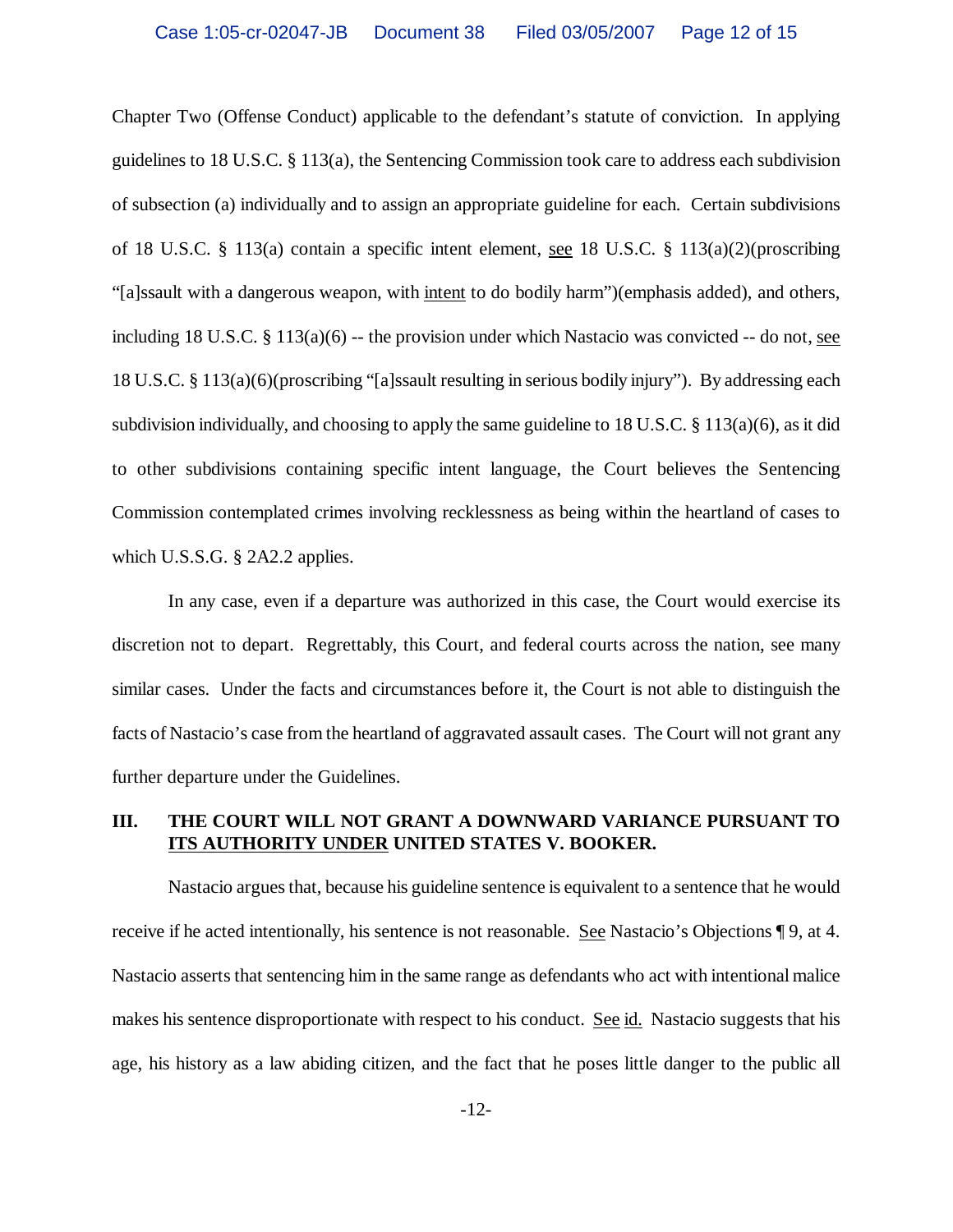counsel the Court to vary from the guideline sentencing range. See Transcript at 21:1-3 (Gonzales). In light of these factors, Nastacio requests the Court sentence him to six months in custody, and that the Court substitute a community based halfway house for imprisonment. See Nastacio's Objections at 10.

The United States acknowledges that Nastacio has, for the most part, lived as a good citizen and has a favorable personal history and positive personal characteristics. See United States' Notice of Victim Allocution and Request that Defendant be Sentenced within the PSR Recommended Guideline Range ¶ 2, at 1, filed October 27, 2006 (Doc. 37)("United States' Response"); Transcript at 23:8-9 (Hanisee). In addition to these positive qualities, however, the United States urges the Court to consider other factors set forth in 18 U.S.C.  $\S$  3553(a), specifically the nature and circumstances of the offense, and the need for the sentence to provide adequate deterrence to both the defendant, and other members of society. See United States' Response ¶ 2, at 1-2. The United States contends that, in light of the grave physical and emotional injuries that the victim in this case suffered, the guideline imprisonment range is fair. See Transcript at 24:5-17 (Hanisee).

The Court believes that, with the adjustment in the offense level it has made to account for the time Nastacio served in Zuni custody, the sentence the Guidelines produce is reasonable in this case. The Court believes that any leniency Nastacio should be afforded based on his personal history and positive characteristics is accounted for in his low criminal history category. Accordingly, while Nastacio's positive characteristics may be grounds for leniency under the Guidelines, the Court does not believe that they justify a variance from the guideline sentence in this case.

The Court believes that the 18 U.S.C. § 3553(a) factors that are most pronounced in this case are the need for the sentence to reflect the seriousness of the offense, and the need to provide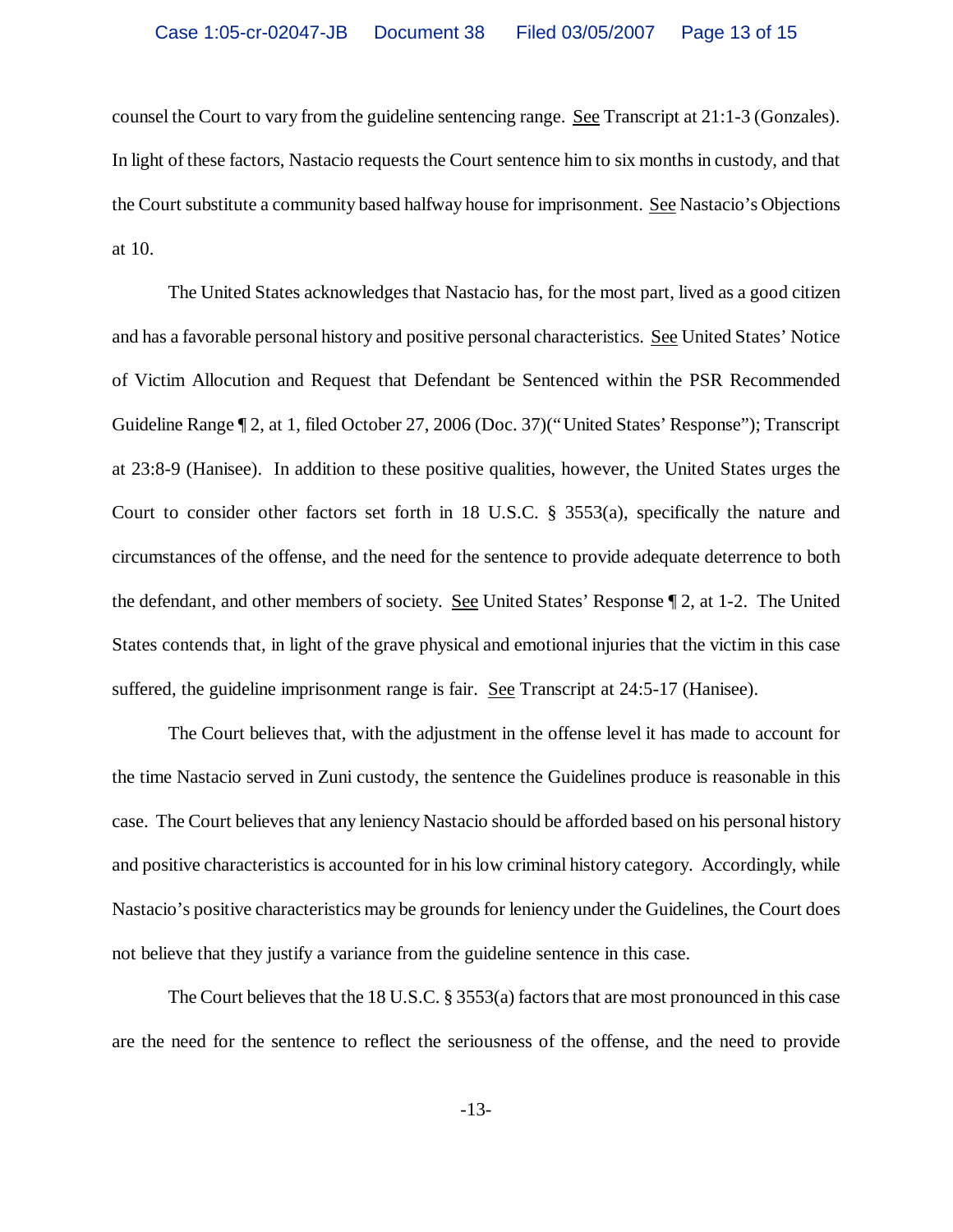adequate deterrence both to Nastacio and to others in the public. The Court recognizes that the victim in this case, and her family, have suffered significant and painful physical and emotional injuries; the Court is obligated to ensure that the punishment imposed is as serious as the injuries Nastacio inflicted. The sentence must also be significant enough to convey to the community the seriousness of drinking and driving. The Court believes the guideline sentence is appropriate to meet these sentencing needs.

The Court is also not persuaded that Nastacio's sentence is disproportionate because his offense did not involve intentional malice. Congress in enacting 18 U.S.C.  $\S$  113(a)(6), the Sentencing Commission in applying U.S.S.G. § 2A2.2 to violations of 18 U.S.C. § 113(a)(6), and the Tenth Circuit in finding that recklessness is a sufficient mens rea to sustain a conviction under 18 U.S.C. § 113(a)(6) in United States v. Zunie, have all expressed a judgment that assault resulting in serious bodily injury is a grievous offense that deserves a severe punishment. The Court agrees.

Finally, Nastacio entered into a plea agreement conceding that his actions resulted in serious bodily injury. The extent of the victim's injuries, and the extended duration of her hospitalization as a result of her injuries, validate the plea agreement. Taking these factors together -- the nature and extent of the victim's injuries, Congress' policy judgement, and the Sentencing Commission's application of U.S.S.G. § 2A2.2 to violations of 18 U.S.C. § 113(a)(6) -- the Court does not see mitigating factors that suggest it should vary from the Guidelines in this case.

**IT IS ORDERED** that the Defendant's Objections to the PSR are sustained in part and overruled in part. The Court will grant a one-level downward departure to account for the sixty-six days that the Defendant has already served in Zuni custody. The Court will not otherwise depart or vary from the guideline sentence.